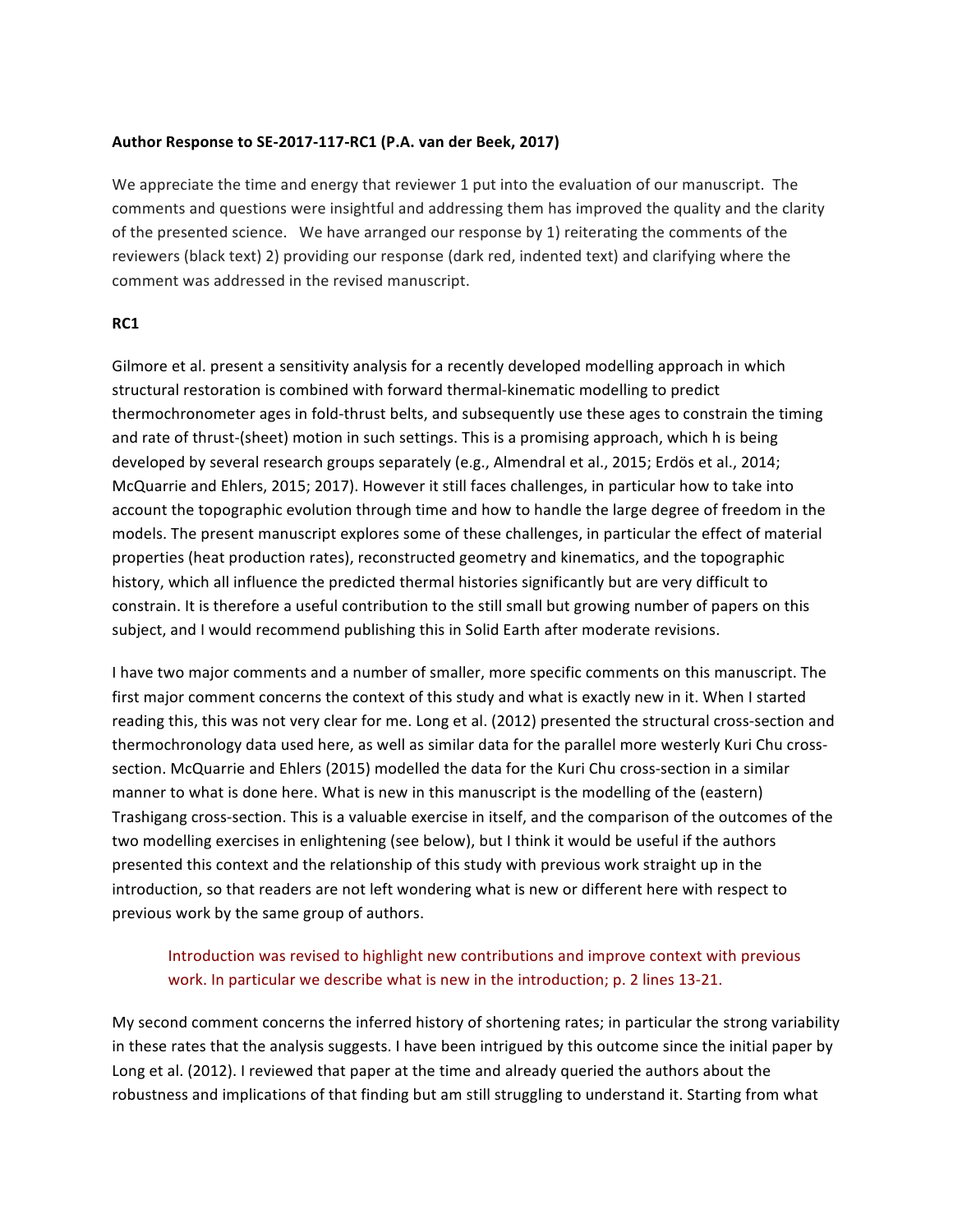we know (and progressing toward lesser constrained inferences): the modern convergence velocity between India and Tibet is  $\sim$ 20 mm/y; the total India-Asia convergence rate is about twice that. If we accept the results of Molnar & Stock (2009), India-Asia convergence rates have decreased since 20 Ma; from 54-83 mm/y before 11 Ma to 34-44 mm/y after that, for points in the NW and NE corner of the Indian subcontinent respectively. That total India- Asia convergence rate should be distributed between far-field deformation in the Tibetan plateau and its northern borders, shortening in the Himalaya, and underthrusting of the Indian plate beneath Tibet. It is interesting, and reassuring, to note that most of the tested models predict shortening rates in the order of 5-6 mm/y in the last  $\sim$ 10 Ma, which is consistent with estimated "overthrusting" rates in simpler thermokinematic models used to predict thermochronology ages (e.g. Brewer and Burbank, 2006; Whipp et al., 2009; Robert et al., 2009; 2011; Herman et al., 2010; Coutand et al., 2014, and others). Any increase in shortening rates up to the total India- Tibet convergence rate of  $\sim$ 20 mm/y could potentially be explained by temporally variable partitioning between "overthrusting" and "underthrusting"; since these concepts are really defined by a particular frame of reference only (which is in my view controlled by the erosional efficiency in the Himalaya), that could be plausible and possibly linked to temporal variations in erosional efficiency. If one wants to invoke further increases up to the India-Asia convergence rate, that would only be possible by temporally transferring far-field deformation to the Himalaya, but it remains in the realm of possibilities. The inferred rates of ~70 mm/y during building of the Upper Lesser Himalayan duplex are more problematic, because  $-$  if true  $-$  they would necessarily imply north-south extension in other parts of the Himalaya-Tibet system, for which there is very little evidence. The inferred reconstruction requires significant amounts of shortening to build this duplex (at least 150 km or  $\sim$ 1/3 of the total shortening since 20 Ma according to Fig. 3) and I wonder whether a more conservative structural solution would not be possible to fit the surface observations for this duplex. In any case, the preferred models with variable shortening velocities pose significant questions, which should be addressed more directly. The reader is really left wondering how well resolved these shortening histories are, given the significant number of unconstrained parameters in the models. Some of the specific comments below refer to these unknowns.

We agree that the fast rate from  $\sim$  13-8 Ma are unexpected, and yet this is a robust part of the model and is a function of the suite of ZHe ages that are all 8.5-10 Ma in the Kuru Chu area and 9.5 to 11 Ma in the Trashigang area. These rocks cool through the ZHe closure temperature as the Baxa duplex forms, and accommodates 155-165 km of shortening. 160 km in 2 Myr is 80  $mm/yr$ . That is essentially the problem. We appreciate the suggestion for a more conservative structural solution to reduce the shortening expressed by the Baxa Duplex. However, this is a region where the shortening amount is remarkably well constrained. Shortening magnitude in its simplest sense identifies an area (a box), and calculates the length of a unit with thickness X necessary to fill that box. The Kuru Chu and Trashigang sections from Long et al. (2011b) show how well-constrained this box is. Unlike sections in Nepal, the Baxa duplex in this area is almost entirely exposed and fault bedding plane relationships show the hanging wall cut-offs for the Baxa faults have (almost all) been eroded (implying more shortening possible). Yet, there are erosional remnants of the Paleoproterozoic Shumar/ Daling rocks carried by the Shumar Thrust exposed in fault klippe almost all of the way to the MBT (Long et al., 2011). These fault klippe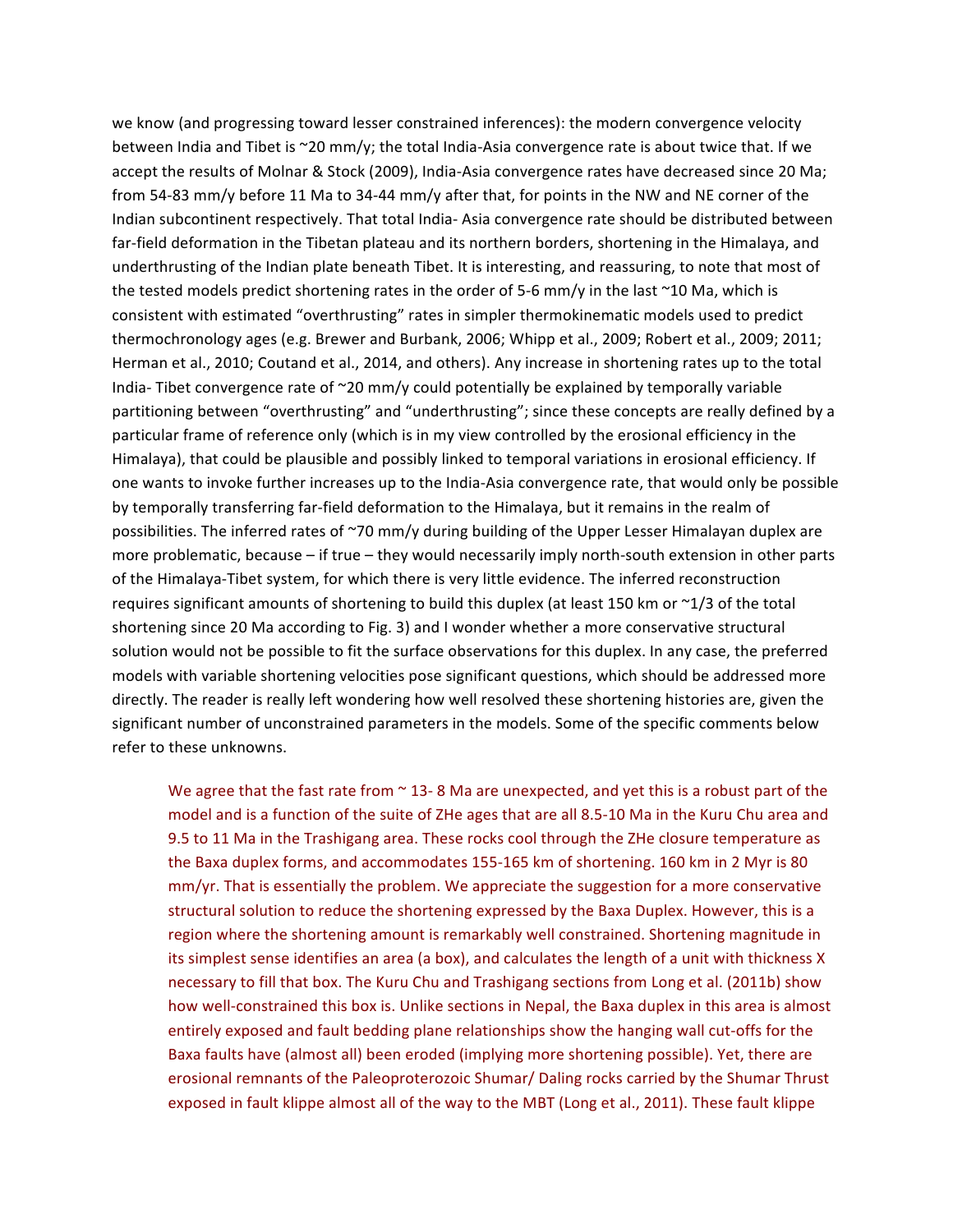define the top of the box as being essentially immediately above the erosion surface. There is just enough space to erode the hanging-wall cut offs of the Baxa faults. The base of the box is defined by the décollement. The décollement depth for the Long et al., (2011) cross sections in the region of the Baxa duplex is directly between the 2 permissible depths estimated by Coutand et al., (2014) and matches geophysical constraints in the region (Mitra et al., 2005; Singer et al., 2017). If anything, estimates of the décollment depth are deeper (Coutand et al., 2014) which would just exacerbate the problem. The only variable left is the thickness of the Baxa, which can be observed in the field, as can the faults that repeat it. Field observations provide several thickness estimates that all fall between 2.1 and 2.5 km and well constrained shortening estimates of 150-165 km.

Thus in both the Ehlers and McQuarrie (2015) and in this manuscript, we have tried to figure out what is an acceptable age range that does not violate the data. Shortening rates can viably increase up to the India-Asia convergence rate of 40-45  $mm/yr$ . The expectation is that during that window of time the Himalayas are taking up the entire magnitude of convergence. Shortening rates above that  $(45-70 \text{ mm/yr})$  do require coeval extension to be viable.

We have conducted more simulations looking at the sensitivity of shortening rates, particularly using the new geometry. Due to limited measured cooling ages between 70 -100 km from the MFT there is more flexibility in the Trashigang section than the Kuru Chu and rates as low as 45 mm/yr (at plate tectonic rates) are permissible. Our new thoughts are that a revised geometry for the Kuru Chu section (two ramps) may facilitate more exhumation in this region and thus lessen the need for excessively fast rates (55-75 mm/yr) for that section.

Intriguing enough (because I (McQuarrie) have never been a huge fan of extrusion or channel flow) the age of this rapid shortening in the Baxa duplex overlaps with the age of the STD in this portion of the Himalaya --12.5 Ma (Th-Pb monazite age from Kula Kangri at the border of Bhutan and Tibet) and 7 Ma (ZHe ages)( Edwards and Harrison, 1997; Coutand et al., 2014). Although shortening rates should not be faster than plate convergence rates, it is permissible if it is accompanied by fault parallel normal faulting, such as is postulated by channel flow models. To me (McQuarrie), one of the strongest arguments for channel flow/ extrusion like behavior is thrust faulting rates above plate tectonic rates. The observed thrusting rate would be the shortening rate plus the extension (extrusion) rate.

Numerous changes were made to the manuscript in section 5.3 to address this comment and our new simulations.

(1) Without relating all of the justifications for the cross-section, we have included the statement that the cross section itself is a minimum shortening estimate and that any change to the cross-section will increase the shortening. We referred again to the Long et al. (2011b) paper where the details are laid out. (p. 22  $\sim$ l. 30)

(2) The manuscript includes revisions to discussion evaluating the permissible ranges of deformation ages and rates based on our simulations  $(\gamma p. 23 \text{ l. } 5\text{-}8)$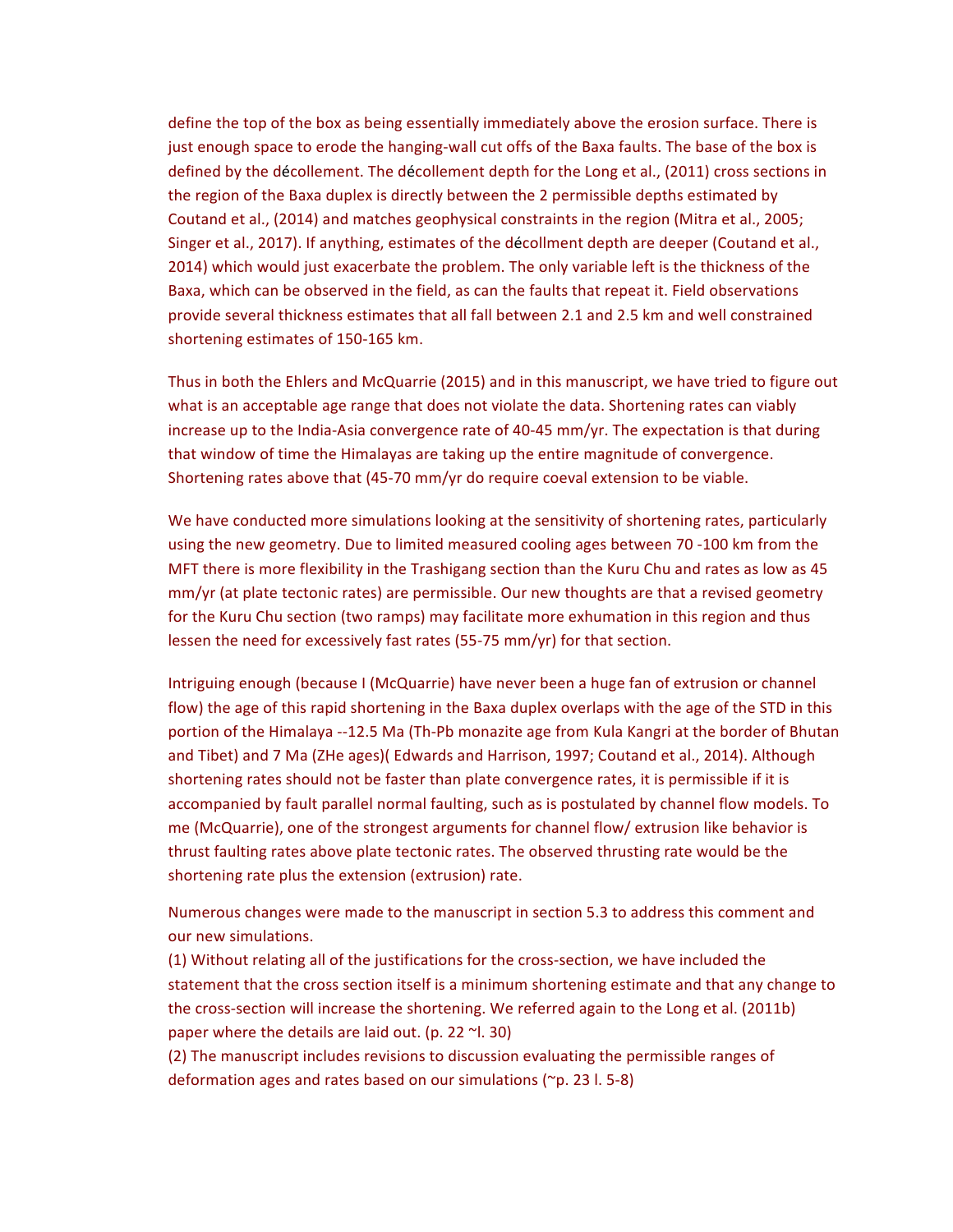(3) To present these new simulations in the paper, a new figure 11 has been created and introduced in this section, and table 3 updated.

(4) Comparison of the Trashigang section to the Kuru Chu section, thermochrometer data available along the sections, and reasons for differences between rates proposed by this study and by McQuarrie and Ehlers (2015) are included. (p. 23  $\sim$ l. 19-35)

(5) Because so many of the permissible shortening rates are above plate tectonic rates we have also expanded on our discussion of modeled rates to include their relationship to convergence rates in section 5.3. (p. 24,  $l. 15-25$ )

Overall, the paper is fairly well written and illustrated. On a number of occasions, phrases don't run because a verb is missing or because of singular/plural confusions. A certain number of typos also remain. All of these can be weeded out by some careful editing. The use of some internal "modelling jargon" like "Python topography", "Split KT" etc. does not add to the general understanding of the manuscript – the authors might want to find some more eloquent terms to describe these modelling settings.

The manuscript has been edited to correct typos and clarify wording in areas that are currently mistyped or confusing. We changed the topographic estimations from Python Topography and Template Topography to Responsive Topography and Static Topography respectively. Since "Split KT" refers to Kakhtang Thrust motion at two different periods of time (versus all early or all late), we could not find a word that was more descriptive or more accurate and that would improve the readability of the paper. If you have a suggestion, we would be more than willing to incorporate it.

Specific comments, tied to page and line number:

p. 1 l. 7-10: the first two phrases of the abstract do not really set up the problem in a very clear manner or "draw" the reader into the problem – you may want to consider rewriting these into something more clear and specific.

Abstract was revised. Comments about the first two sentences of the abstract were raised by multiple referees.

p. 2 l. 13-20: this first paragraph of the "Geologic background" section looks a bit lost on its own; it is not very informative (why is the onset of motion on the MCT important here?) and could easily be combined with the following "Tectonostratigraphy" section. The Daniel et al. (2003) and Tobgay et al. (2012) references are missing in the reference list.

The geologic background was removed and the critical information was included in section 2.1 on tectonostratigraphy. Daniel et al. (2003) and Tobgay et al. (2012) was added to the reference list.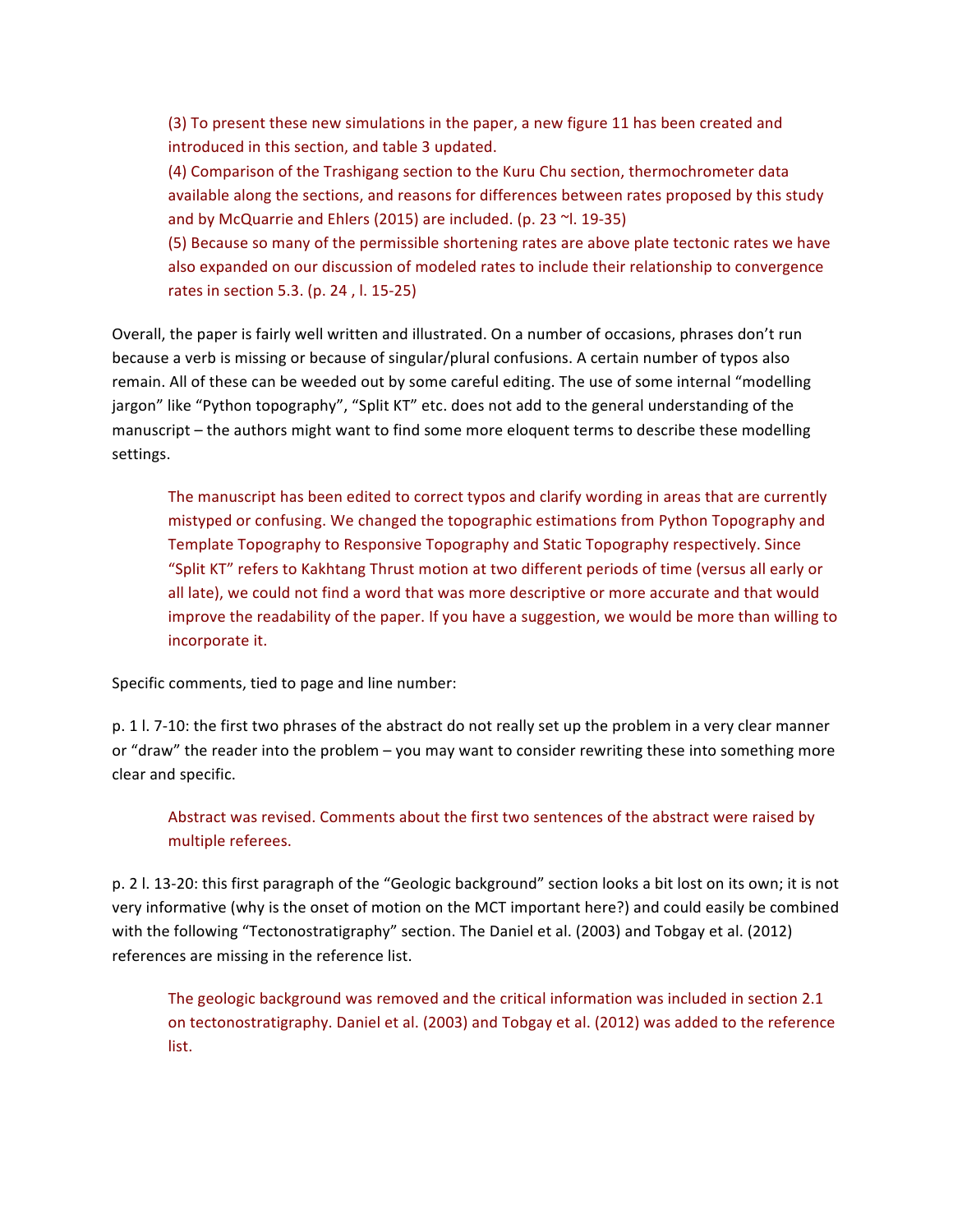p. 3 l. 20-21: how were the data exactly projected into the cross-section? This is a critical step, as the ages (in particular for the low-temperature systems) will be influenced by the local topography. See further comments below.

In order to maintain structural context along the cross section, all of the data (including data from Coutand et al., 2014) were projected onto the cross-section along-structure (i.e. in the direction of the trend of fault while maintaining distance from structures as possible). The exceptions to this in the original manuscript were minor and have been corrected. We have corrected all figures data projected along the section to be consistent with the along-structure projection method, and text in section 2 describes this projection.

Since most samples were not taken exactly along the line of section, the elevations of most samples vary from the elevations at these projected location. However, our models do not use present-day elevation in the models either (discussed below in response to RC1 comment on p. 8 l. 15-19). We have plotted all of the data with respect to elevation and limited age elevation trends emerge strongly suggesting the ages are controlled by structural uplift and minimally modified by topography  $-$  this is clarified in the manuscript in section 2.2.

p. 3 l. 30: why do the ZHe ages require "rapid" cooling? This inference can only be drawn by comparing them to other thermochronometer data, or by assessing age-elevation profiles for instance.

There is no a priori reason to indicate rapid due to the age and the adjective has been removed.

p. 3 l. 32: three ZHe cooling ages north of the MCT are shown on the cross-section (but only two on the map?). Also, the cross-section of Fig. 2 gives the impression that the samples between  $\sim$ 57-65 km are from the lower Greater Himalayan sequence, while the map shows they are from the upper. Maybe you should sketch in some of the geology above the topography to make this clearer. This also brings us back to the question above of how these data were projected into the cross section. What was their imposed elevation? Simply plotting them on the topography in the cross-section puts them on a much lower structural level than where they actually are!

As explained above, this was a plotting error and has been corrected in figures and in text where fit has changed because of the re-projection. Overall results are not impacted by this revision. Since the modeled ages are all predicted at the surface, projecting the samples in the air would have limited applicability to match modeled results. Where discrepancies between modeled and measured ages exist we do examine both the structural and topographic elevations that the samples are from. For example see new text in section 5.3, p. 23 l. 5-10

p. 4 l. 5-9: why do you take this approach? It is easy enough to model the individual data using the combined Move/Pecube approach . . .

At the scale we are evaluating predicted versus measured ages and what is controlling the change in ages, these samples plot basically on top of each other, particularly when projected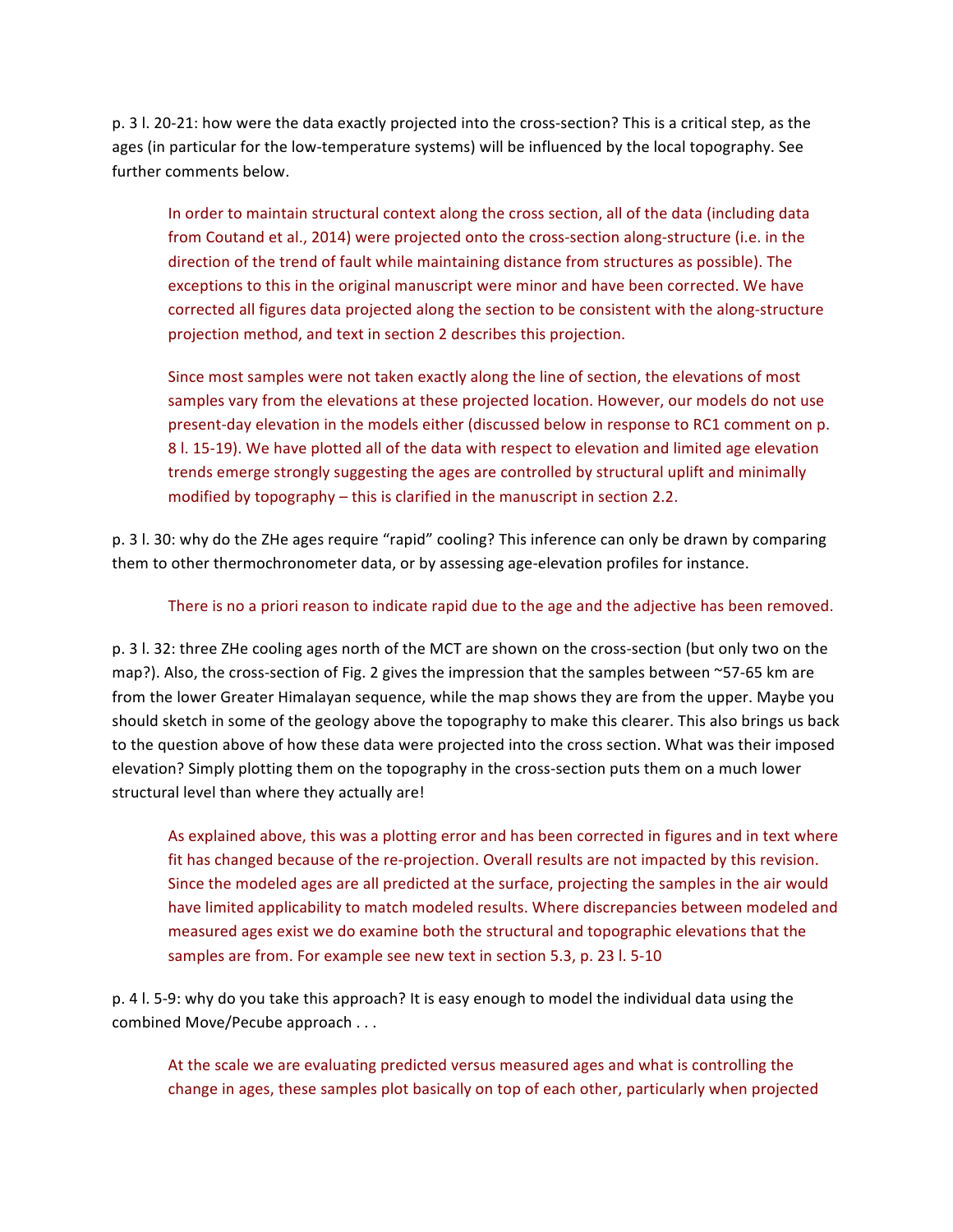into the cross section. In the version of Pecube we use, the ages plot as the age trend shown on figures 5, 6, etc. In our view, they represent a true variability in sample age and can be considered a clustered datum rather than several data for our purposes. The one minor caveat to this is the cluster of AFT age in structurally higher Greater Himalayan rocks. As expanded on in our responses to reviewer 3, (and included in the text at the end of section 2) there is a modest age elevation trend here. However the exhumation rate given by the age-elevation differences is 0.4  $mm/yr$  while an average 3.5 Ma AFT age suggests more of a 1-1.7  $mm/yr$ exhumation rate. Additional details of possible age elevation relationship are mentioned at the end of section 2.2.

p. 4 l. 17-18: the question here is obviously: "how was the new topography obtained?" this is discussed further on  $-$  you may want to refer the readers to this later discussion here.

We mention where the approach is discussed further in the first paragraph of section 3.1.

p. 4 l. 26-27: Note that a subsequent similar model by the same authors (Hammer et al., GRL 2013) comes up with much lower estimates for the elastic thickness in Bhutan  $\leq 25$  km) than in Nepal.

Yes, the very low values (in Hammer et al., and in Berthet et al., 2013) are in part a function of their approach for estimating EET that varies spatially (something that we are unable to mimic using the flexural algorithms in Move). In addition, the solution is for modern EET, which for Bhutan is strongly depending on the narrow width between the MFT and Shillong Plateau. 1) Our EET is a much longer-term average and, 2) is not meant to be viewed as a calculation of the EET in the area. However we can state with confidence that using low (25-40 km) EET values in the flexural-kinematic model will not reproduce the foreland basin thickness, the modern dip of the décollement or the geology exposed at the surface today. This section has been modified appropriately.

p. 5 l. 2: here you could reference some of the previous studies using the same approach.

Although there has been a suite of groups moving forward with linking cross-sections to advection diffusion models the details of the kinematic model are not always clear particularly if or how flexural loading and erosional unloading were accounted for. A good example of the potential influence is Erdős et al. (2014). They noted that a cooler crustal thermal structure was needed to match the measured high-temperature cooling data (than the lower temperature data) in the Pyrenees. Alternatively, their model could be restoring the rocks to a position that is too deep (thus becoming too warm) because thrust-related isostasy was not taken into account, or perhaps accurately accounted for as the section was retro-deformed backwards in time. What this paper highlights is that accounting for flexure (and erosion) in the kinematic model is a critical and necessary component.

We added text addressing this in section 3.1 as well as 3.1.1. In both sections, references to work using this approach were added. We added more detail in section 3.1 to discuss the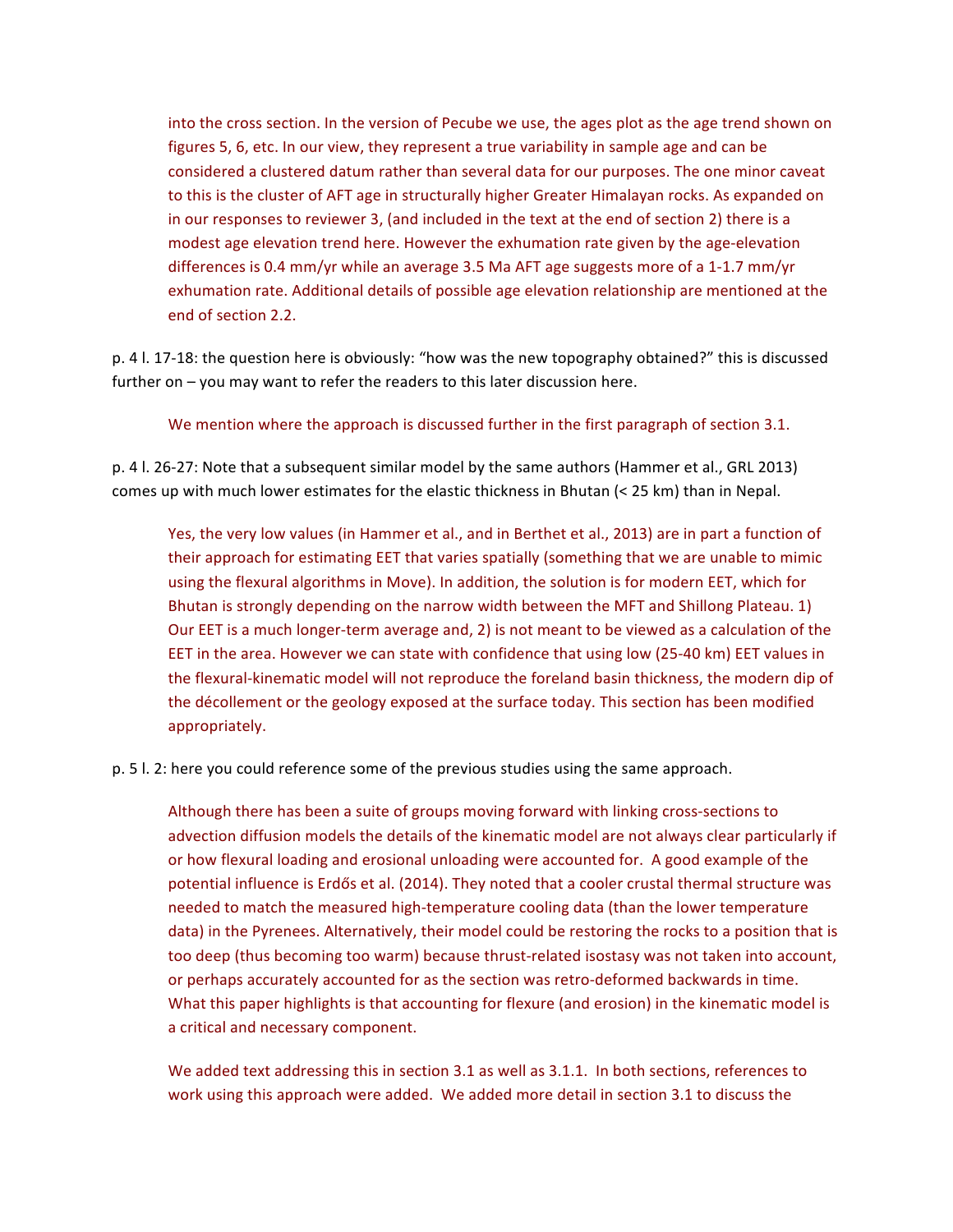kinematic modeling process, in particular how different groups account for flexure, erosion, and thus paleodepths, because these decisions are going to control the estimated temperature histories and ages

p. 5 L. 27-31: a self-consistent approach would be to use a critical-taper topography in the models – it is not clear if the "Python topography" is based on such an approach, but the link between the imposed topography and a critically tapered wedge model could be outlined here.

The "Python Topography" (now Responsive Topography) may be viewed as a simplified critical taper approach, with the first order angle of topography estimated from modern topographic angles in the Himalayas. A key difference is that we do not systematically vary the topography angle based on the décollement angle. Please see further discussion response to p. 8 l. 22-24 comment below.

p. 7 I. 6-17: see general comment on variable shortening rates above. More justification and discussion of these rates is needed.

As mentioned in the general comment above, a whole range of velocities were tested and we acknowledge that a full suite of parameters tested (including velocities) was not reflected in the previous version of this manuscript. We have addressed this in section 3.2.2 and Table 3. This is also more fully addressed in the discussion section 5.3.

p. 7 l. 16: it seems that this is the first time the Kuru Chu section is mentioned; it hasn't been introduced previously (but should be).

The Kuru Chu section and corresponding studies are now mentioned in section 2.2, (multiple locations), and earlier in section 3.2.2, and quite a lot in section 5.3.

p. 7 l. 19 (and numerous other occurrences): why do you call the reconstructions "flexural models"? This is surprising and confusing, as flexure is only one component of these models; the structural reconstruction is at the heart of them. You could call them "kinematic models" or something like that.

The decision to call the models "flexural models" stems from the multi-step process of achieving a viable "kinematic model" in Move – and from our suspicion that the flexural component is missing from most thermo-kinematic modeling approaches that use cross section kinematics (clarified in the revised end of section 3.1). Without accounting for flexure in the kinematic solution, the evolution of the décollement cannot be determined and thus the estimated depth history (and resulting thermal history) of a given rock becomes a complete guess. Thus a forward model taking into account flexure is critical. We are weighting the flexural component with the term 'flexural'. The work flow for any given kinematic model is to first find a pure kinematic solution (the "kinematic model") with only fault motion accounted for, the second round of iterations is the flexural component that requires an evolution of topography, erosion, foreland basin development, and décollement flexure.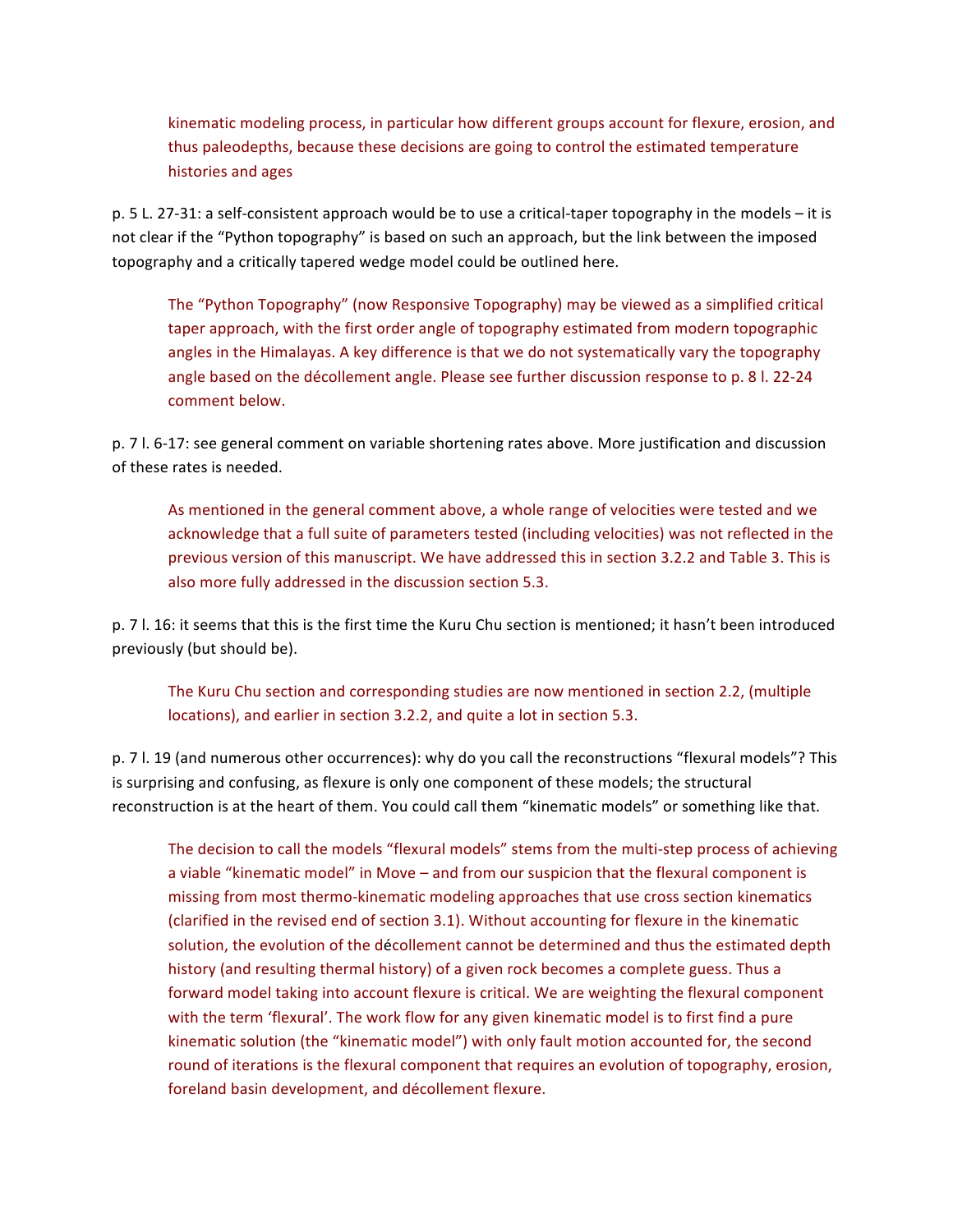We have revised the name to include both adjectives, Flexural-kinematic model, to make the model name more intuitively descriptive. We also clarify the reasoning for this in the revised end of section 3.1.

p. 7 l. 30: the INDEPTH lines were shot in the Yadong rift, which overlies the Yadong cross-structure - a probably important lateral ramp in the Main Himalayan décollement. Is the 4° dip you cite here relevant for the décollement west or east of the Yadong structure? In any case, this would be valid for western Bhutan and not necessarily for eastern Bhutan. It is not obvious that comparing the décollement dips with data that are not from the same region is very informative, given the probable lateral segmentation of the MHT.

We have removed this reference and added Singer et al. (2017), which has estimates for both the décollement and Moho for this region of eastern Bhutan.

p. 8 l. 1-4: this is counter-intuitive. The flexural response should be driven by the topographic loading, not by the kinematic scenario. Therefore, if the different kinematic models lead to differences in flexural loading profiles, it must be because the (imposed) topographic response to the kinematics is different between these models.

Yes, this is correct. We have rephrased this to make it much more clear and more accurate. See revised section 4.1

p. 8 l. 15-19: why do you not simply use the present-day topography as the final topography in the model? This is a known entity, and at least that would help in comparing kinematic and thermal histories at the right structural and topographic levels for the data points.

While at first impression it seems that using present-day topography as the final topography would improve the integrity of the models, that is only true of a model that can 'predict' a topographic evolution where the next to final topography is almost identical to the modern topography. If there is significant discrepancy between the penultimate predicted topography and the present-day topography (if inputted as the final step) the result would be unrealistic "deposition" of material in areas that are modeled in the prior step with a lower topographic elevations than actual topography. Simultaneously, in areas that have lower actual topography than modeled, using present-day topography could simulate several km of unexplainable erosion.

We recognize that topography of the Earth's surface is altered by more processes than are accounted for in our simplified, first-order estimation of topography such as river incision, the geometry of interfluves, and the effect of axial or transverse drainages. Our approach to modeling topography is outlined in McQuarrie and Ehlers (2017): "the more simplified critical taper model that responds to regions of uplift or subsidence will account for the longestwavelength, and most significant, topographic effect (i.e., valley and ridge topography) in the thermal calculation."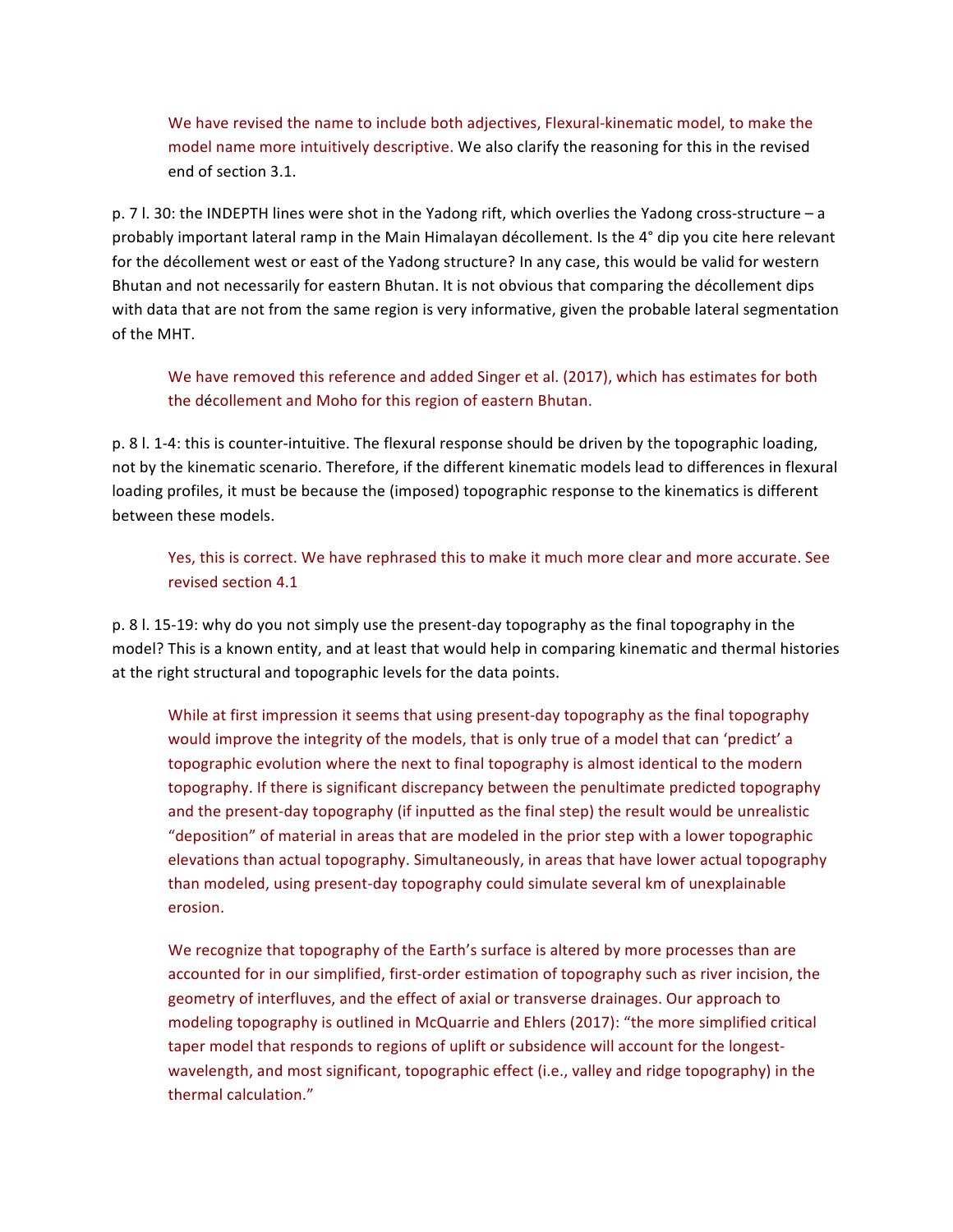Each kinematic scenario prescribes a different evolution of topography because as Reviewer 1 stated in the p.8, l. 1-4 comment, "topographic response to the kinematics is different between these models." Our goal is to determine if the estimation of modern topography using the python script can successfully replicate the first-order patterns of present-day topography. This is why we compare where and how the modeled topography deviates from the actual topography.

p. 8 l. 22-24: this phrase is hard to read and also appears counter-intuitive. In the critical-wedge model, the surface topography  $(\alpha)$  and décollement dip  $(\beta)$  are linked through the critical taper angle (which itself depends, among other things, on  $\beta$ ). Therefore, it might be more self-consistent to try to find a surface topography angle that corresponds to the critical taper for each time step (and degree of topographic loading). This would be an iterative approach, but I'm sure it can be done. See comment on p. 5 l. 27-31 above.

This is an intriguing point and one that we have thought about. As elaborated on in our reply to Reviewer 3, Move is a purely kinematic model and thus not governed by mechanical responses. Critical taper is a mechanical response that is dependent on a ratio of internal rock strength to décollement strength (i.e. resistance to sliding) (Dahlen 1990; Suppe, 2007). Thus assuming constant critical angle (one in which the topography angle becomes smaller over time as the décollement angle becomes steeper) would most likely misrepresent the topography evolution of the fold-thrust belt because décollement strength changes as lithologies change. As pointed out by Stockmal et al. (2007), pure critical wedge solutions become more limited when evaluating the effect of material differences, particularly ones with original horizontal geometries, and the ways in which those initial planes of weakness impact the internal structural geometry, strain history patterns, etc. This non-uniform behavior alters the predicted erosional response. An example may be the front of the fold-thrust belt dramatically propagating forward (on a weak décollement) before the development of a duplex system. The jumping forward would dramatically reduce the taper angle and the duplex response would be to increase structural and topographic elevation to regain "critical" taper (so the system can move forward). Using a constant  $\frac{\sqrt{2}}{2}$  topography angle) in a model suggests that the taper angle is increasing through time. A true self-similar response would argue that the initial topography angle of the cross sections presented here would be  $2.5^\circ$ - 3.5° with an initial décollement angle of 1.5° to produce a final critical taper of  $6^{\circ}$ - 7° (broadly similar to the modern 4-5° décollement and a 2° topographic slope).

What we do know is the geology that is at the surface today, the modern dip of the décollement, and the cooling ages of a suite of minerals. What we can test is a topographic evolution that best matches all of those constraints because the ability of the model to predict older and deeper thermochronometer ages reflects its ability to accurately estimate the relationship of those rocks to the evolving surface of the earth. Critical taper theory gives us broad bounds for what may be a realistic topographic evolution though time. And that is an evolution that can get tested (using a range of permissible topographic angles) to see how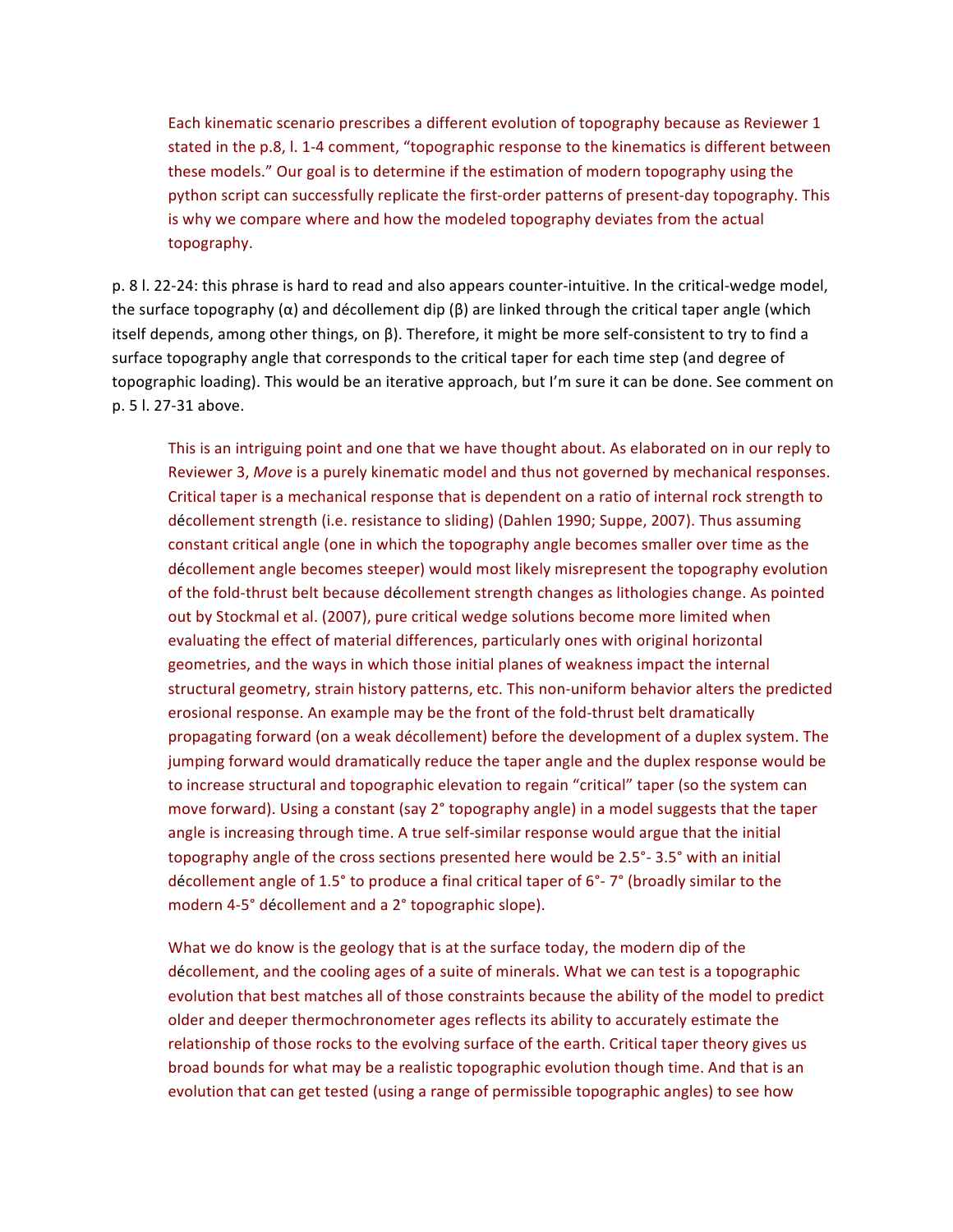accurately it reproduces the first order features in the modern topography.

Regardless, a taper angle is topography plus décollement, and defines an area that is filled with folded and faulted rocks. If the area does not change, (because the taper angle des not change, then a lower topographic angle would require a steeper décollement. We have rephrased this in section 4.1 to make this clearer.

p. 9 l. 11: you may have modified your version of Pecube, but in the "standard" model, heat production is constant with depth, so that "surface heat production" is a bit of a confusing term in this context.

Following the approach and rationale summarized in McQuarrie and Ehlers (2017), we prescribe an exponential decrease in heat production with depth, as opposed to assuming a constant crustal heat production. An exponential decrease in heat production with depth requires definition of a surface heat production (Ao) and an e-folding depth. One caveat of this approach is that material properties are not exhumed during the simulations to modify the surface heat production value. However, an exponential decrease in heat production with depth has the advantage of honoring observations that heat production diminishes with depth through the crust and that this decline is not monotonic (Chapman, 1986; Ketcham, 1996; Brady et al. 2006). This approach not only allows honoring measured surface values of heat production in the Himalaya (e.g. see Whipp et al. 2007), but also produces reasonable mid and lower crustal temperatures that would not produce partial melts. This text has been added to section 3.2.1.

p. 9 I. 15: this seems a fairly obvious result, since the kinematics of the models do not change, only the thermal field. The samples have the same "normalized" thermal histories; the temperatures are simply somewhat higher throughout for the models with higher heat production.

Yes, we agree. We have added this phrase when we first talk about the differences in the predicted ages. i.e. "The most apparent trend among all three thermochronometer systems is that predicted cooling ages become younger as the radiogenic heat production increases from 1.0 to 3.0  $\mu$ W/m<sup>3</sup> due to the higher temperatures throughout the model." In addition we now talk about how changing values of heat production effects the three thermochronometer systems differently.

Specifying the changes in predicted cooling ages as Ao values change is necessary to fully address the concern raised in p. 13 l. 31-32, when we altered both heat production AND geometry, Reviewer 1 was left wondering "OK, but how much of this improved fit can be ascribed to the new structure and how much to the increased heat production." The background we have expanded upon here is needed to emphasize what signals are a function of changing geometry and what signals are a function of changing heat production when both change later in the manuscript (sections 4.3.1, 5.1.2 and 5.2).

p. 9 l. 19: "ages" not "rocks", I think.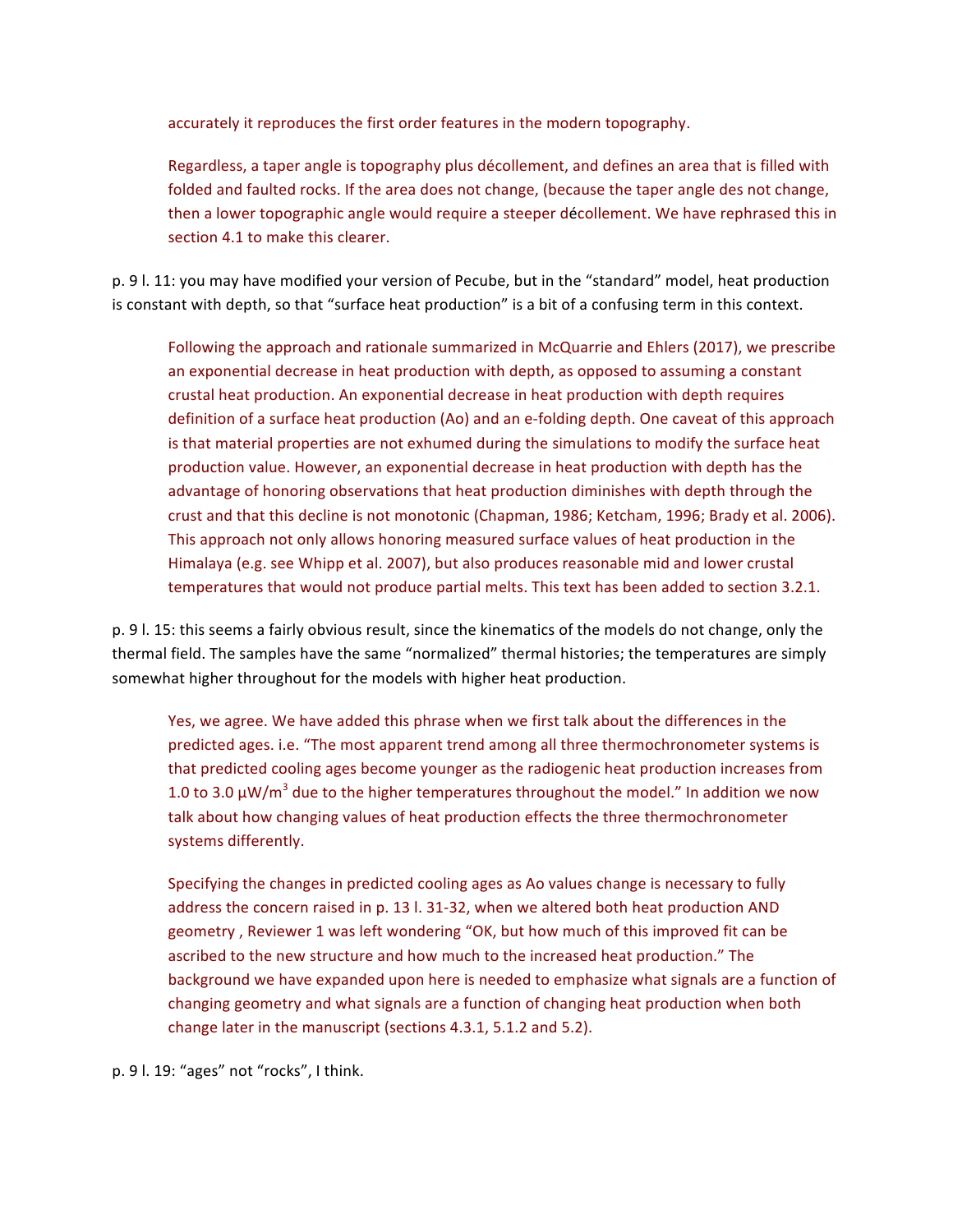## **Corrected**

p. 10 l. 3-5: a bit of a rambling phrase that is difficult to read/understand.

We revised this paragraph to make it easier to read.

### p. 10 l. 24: "later" not "earlier" I think?

## Revised to "more recent"

p. 10 l. 32-33: there are many free parameters in these models: not only an infinite number of shortening-rate histories, but also significant degrees of freedom in the imposed structure and the topographic evolution. I fully understand and appreciate the difficulties in exploring this complex parameter space, but how robust are the inferred rates really? This is not obvious, and given the important implications of the shortening-rate history, this should be discussed. An alternative approach would be to not allow shortening rates that are greater than the plate-scale convergence rates at any time (i.e. use the plate-convergence rates as a constraint) and try to find models that can explain the data using this constraint.

We agree that the sensitivity of the model to the prescribed rates needs to be more fully discussed. The questions that Reviewer 1 raises on how-well constrained shortening magnitudes are, helps to elucidate what additional information is needed.

To address this comment, we removed much of the last paragraph in section 4.2.2 that emphasized the variations in shortening rates. Instead we ended with the very important observation that even with dramatic changes in shortening rate, the model still can not accurately predict cooling ages through the greater Himalayan section. We return to the discussion of shortening rates and the sensitivity of the predicted ages to these rates in section 5.3. We discuss the sensitivity of the model to rates that are at plate convergence rates ( $\sim$ 45  $mm/yr$ ) versus faster than plate convergence rates when we present the revised geometry. In the end, there is limited usefulness in evaluating rates with a geometry that will never reproduce the measured ages.

p. 11 l. 10-11: why is this your expectation? The erosional history would depend on the topographic history through time, rather than the final topography. In the no-topography scenario, if I understand well, there is no topographic change through time. If in the other topographic scenarios topography diminishes locally in the final timesteps, this will predict younger ages.

Yes, a topographic scenario where topography diminished with time would produce younger ages, and the expected exhumation difference would be approximately the change in topographic elevation (maximum 2-3 km). Our expectation that the No Topography scenario would produce younger ages is because these models always produced higher total exhumation where the final cross section was over eroded by 1-2.3 km. The age in which this exhumation happens is a function of the age that a given structural relief was being generated. As an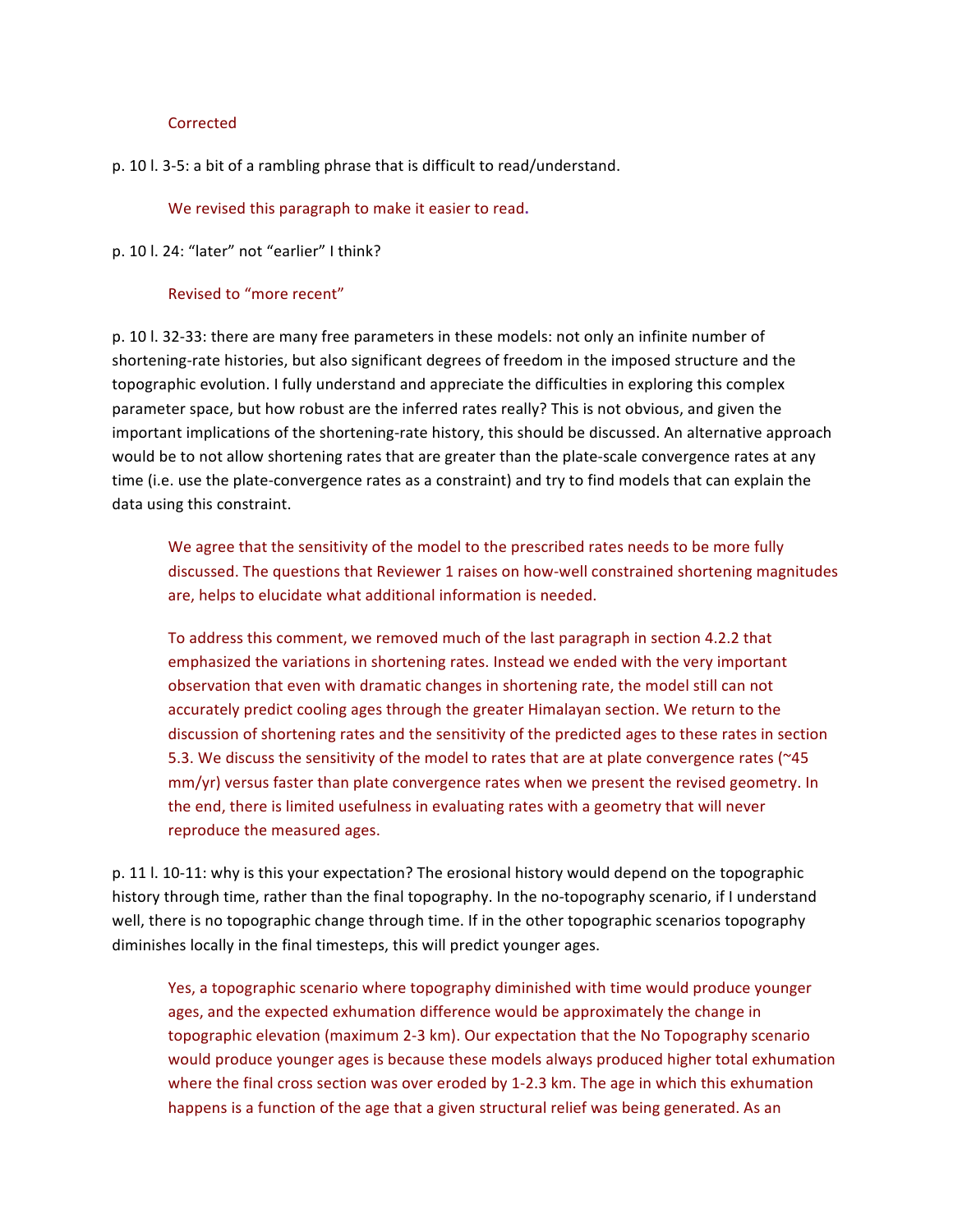example, some component of over-erosion happened as the upper Lesser Himalayan duplex moved up and over the pronounced ramp at 65 km. Thus our expectation is that predicted AFT ages that show this exhumation would be younger. The conclusion is that since the magnitude of erosion that happens during this displacement in each topographic scenario is significant, the additional 1-1.5 km of extra erosion in the No Topography scenario is not significant  $$ particularly when viewed incrementally (e.g. Valla et al., 2010).

p. 11 l. 14-15: a list of 6 adjectives ("Python topography model fully reset Mar ages") followed by another of 4 . . . Maybe rewrite?

### This was revised.

p. 11 l. 20-23: this is an important point but it also seems fairly obvious. It clearly points to the need of a self-consistent treatment of topographic evolution. The best way forward may be to combine these models with simple surface-process models to erode the topography through time.

We agree, a self-consistent treatment of topographic evolution where the modeled topography is a function of the deformation is a key result from this work. Although this seems like an obvious result, it is also a common approach to use a DEM of modern topography in models and assume that topography is in steady state and not changing – this result highlights that assumption is not valid either (and may also cause burial of material where particle points are subsiding and topography is not, and produces over-erosion of material where rock uplift occurs but topography remains static.

Also, while it is obvious to Reviewer 1, how topography is estimated particularly over long time windows is still a rather new item of discussion and application for thermokinematic modeling in compressional orogens. As outlined in the introduction, several other studies that have used Pecube have not used a method of applying topographic evolution that account for localized structural uplift and isostatic subsidence. Rather, they apply a muted topography similar to present-day elevations, infer topographic changes that seem appropriate or increase/decrease topographic slope over time. Yes, a self-consistent way to estimate topography is critical.

While we see the value of using other surface-process models such as Cascade to erode topography over time, the Python code (or an equivalent Matlab code) we use in this study, which approximates the first order topographic slope and specifically accounts for increasing topography in regions of active uplift and subsiding topography, provides a critical first step for estimating topographic change particularly in the isostasy calculations in *Move*. What may not have come through in the paper was the iterative process of finding a flexural solution (which is why we referred to it as flexural modeling). The kinematic displacements are known, and we are searching for a solution where the sequential kinematic restoration in *Move* (using flexure) can reproduce the depth of the foreland basin, geology at the surface and the dip of the décollement. This may take 20+ iterations to achieve using 20 km shortening increments. Thus whatever mechanism is being used to generate an initial topographic estimate needs to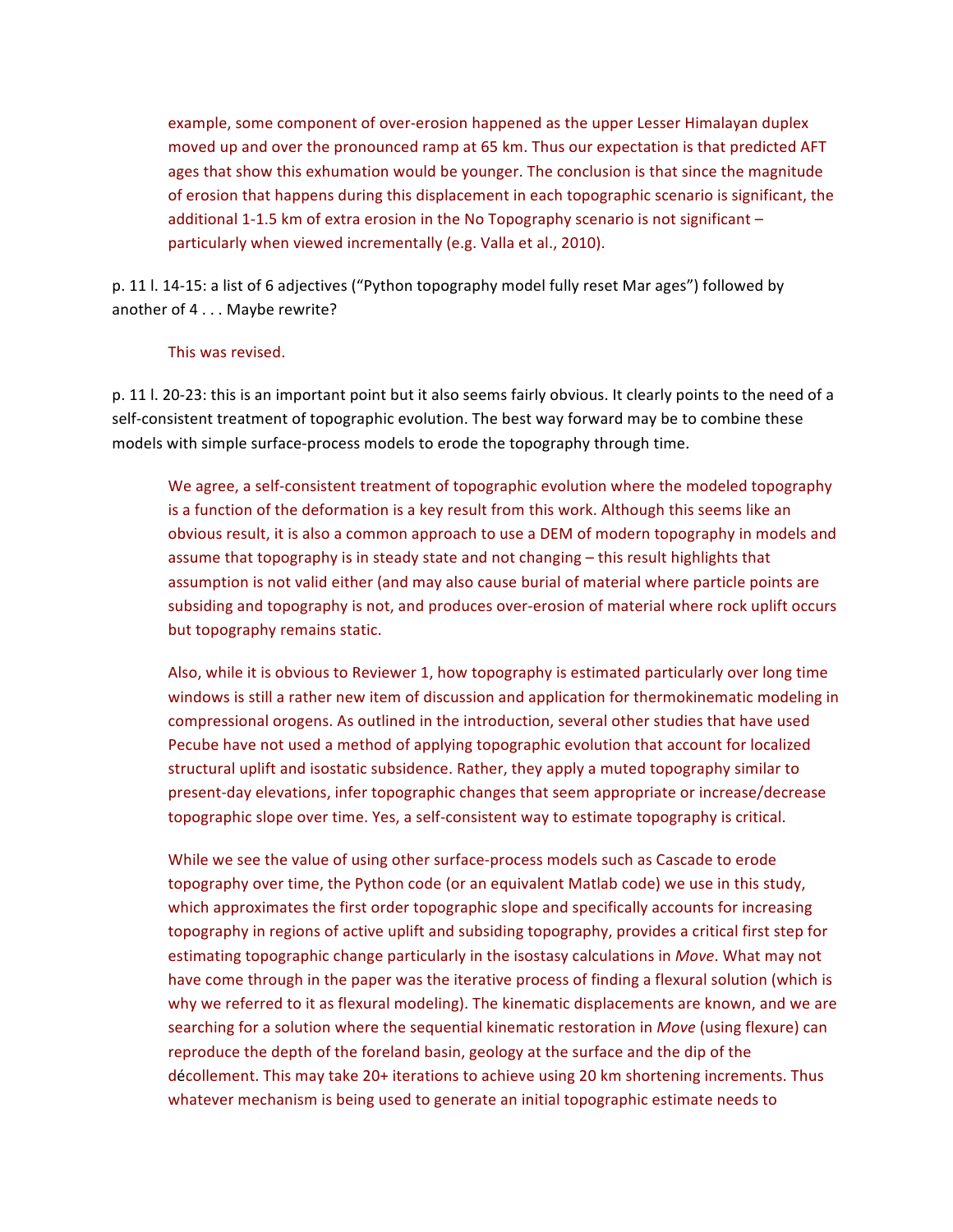evaluate the magnitude of topography change and predict a new topography in  $\leq 1$  minute to be viable in the iterative process. In addition, 1D erosion models require an estimate of time (which would have to be approximated for the initial reconstructions). Of course if the velocity were to change then the flexural-kinematic reconstruction in move would need to be redone. 1D erosion models also do not account for sedimentation (in a growing foreland basin). Our thought process is that the thrust loading and erosional unloading are much more sensitive to the firstorder component of topography and thus using the responsive topographic taper approach is the best approach for Move. Once the displacement field has been determined (and then the resulting velocity fields), Pecube can run in conjunction with Cascade, to predict a more realistic and variable topography. As a double check --this Cascade Topography can be imported again in Move  $-$  just to make sure the resulting isostatic load is the same. We are currently working on fully integrating our modified version of Pecube and Cascade.

p. 12 l. 2: I think you are discussing MAr ages specifically here? May be useful to state this.

#### Revised

p. 12 l. 30: "older ages" seems more correct than "earlier ages" in this context.

#### **Corrected**

p. 12 l. 31: you have been calling this the MHT throughout the manuscript. Better stick to this acronym so as not to confuse the readers.

#### Changed

p. 13 l. 1-2: another somewhat rambling phrase ...

#### This has been revised

p. 13 l. 5: this ramp is rather located at  $90 \text{ km}$  in the present-day geometry (Fig. 2)?

No, this early ramp is no longer visible in the cross section. See figure 3 C.2a for ramp location. We have clarified this in the Manuscript by revising the first 2 paragraphs of section 4.3 and referring to the appropriate figure location and ramp locations in the text.

p. 13 l. 12-15: is the cross-section of Fig. 9 still balanced? There is all of a sudden 35 km more Baxa group in this cross-section, while the rest of it has not been modified. Could these additional 35 km be found by reducing shortening in the upper LHS duplex? In that manner you might also be able to reduce the problematic shortening rates necessary to produce this (and the associated ZHe ages).

The new cross-section in figure 9 is balanced. Forward modeling the kinematics of a cross section ensures that it is balanced. But Reviewer 1 is correct in that the distribution of shortening has changed. All ramps north of the new Baxa footwall cutoff were shifted 35 km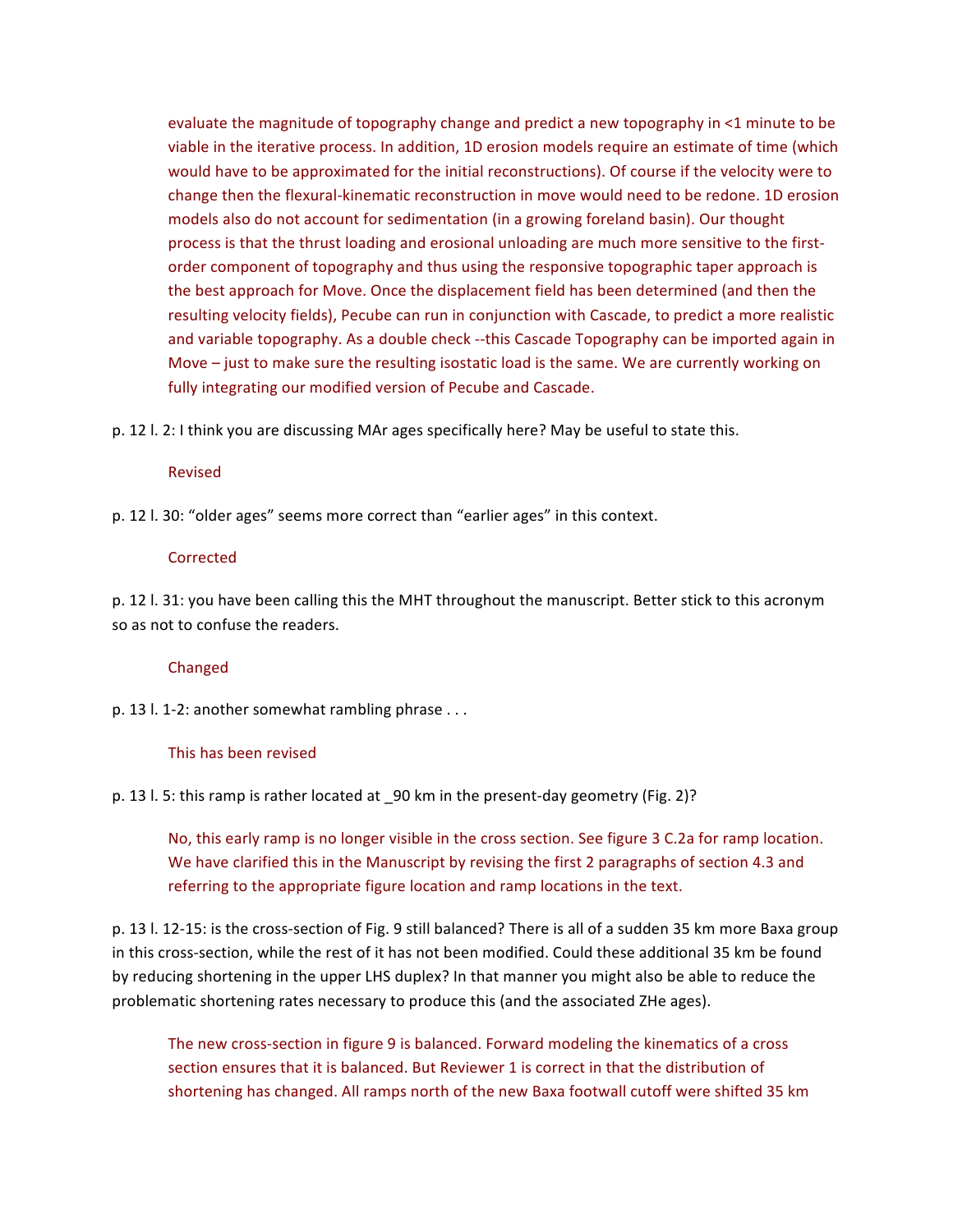north, and thus 35 km of shortening was added. Yes, we agree this does not reduce the problem of the fast rates (it can make the rates higher).

Our modeling (and others) have highlighted the strong relationship between ramps and young cooling ages. We can use this relationship and what is required by the geology to figure out how far south we can place the southern ramp (through the Diuri) initially this was placed at its location because the pervasive northward dips in structurally higher units (the northward dipping boundary of the Shumar-Daling on Baxa, GH on Shumar-Daling and the northward limb of the STD all suggest a northward dipping ramp  $\sim$  in the location shown on both cross section). What we did was turn this large ramp in Long et al.'s (2011b) original section into two ramps to better match the cooling signal. We know that the Baxa formation \*has\* to be under the anticline of Shumar-Daling because of the along strike relationship shown in the Kuru Chu section of the map (figure  $1$  – the anticline shown in the cross section is underlain by the Baxa Group rocks repeated by faults). So, even though we could move this ramp farther south to 50 km (location of the youngest AFT age in this region -- figure 9), we can't remove either of the Baxa horses. In addition, moving the ramp farther south would make each of these horses longer, adding more shortening back into the geometry. The cross sections were constructed to minimize shortening while matching surface constraints – thus any modification to the cross section that also matches surface constraints will tend to increase shortening estimates.

This last point was added in the discussion section on rates, and we have included the restored modified cross-section below the deformed section in figure 9b.

p. 13 l. 25-29: this is problematic. First of all, you change two major inputs to the model (structural geometry and heat production) at the same time here, while previously you have carefully only changed one parameter at a time. Second, you introduce spatially variable heat production here, which you did not do previously and which could have led to better fits in the previous models. This is a large change in the thermal structure and it should be justified. Although I am sympathetic to the fact that heat production could be significantly higher in the GHS than in the LHS, to really model this properly you should ascribe heat-production values to the different units, and advect these with the units.

Yes, we agree that the jump was too large to independently see the effect of both, but our goal was to show the best fit and a reasonable number of models and iterations. Numerous kinematic and thermal model iterations were performed in addition to the specific model results presented in this paper. Most of these iterations were performed with the goal of obtaining an improved fit using the cross-section geometry published by Long et al. (2011b). Several new models (changing flexural and topographic parameters were run using the new geometry to produce several models with slightly different exhumational histories to test the sensitivity of the model results to changing these different parameters. All models run in Pecube were evaluated using heat production values ranging from 2.0 to 5.0. (in steps of 0.5) and a range of different velocity combinations. In all, nearly 100 forward modeling combinations of the Long et al. (2011b) geometry were run for this study, and over 100 for the new geometry. None of the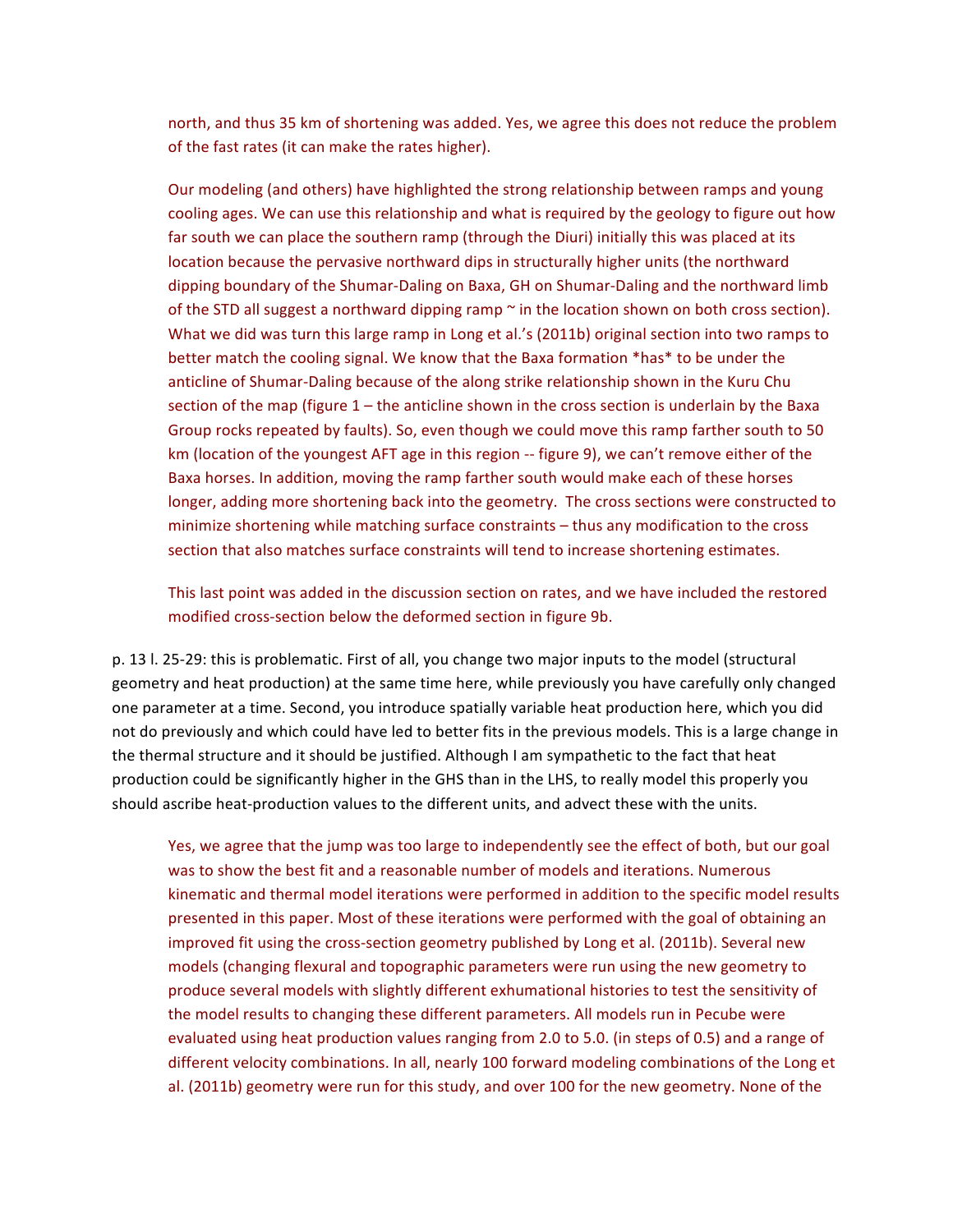models from the original Long et al., (2011) cross section could reproduce the AFT age trend seen across the GH (younger ages farther north), even with significantly higher heat production values in Pecube. This unsuccessful result of not being able to match the cooling ages with the original section led to the decision to strategically explore new geometry options, beginning with the replacement of the Baxa footwall cutoff. After evaluating a range of velocities and heat production values, we concluded that it would be best to ascribe different heat production values for different units in the model – even though we agree the most accurate approach would be to characterize each unit with distinct heat-production values in a single model. However we were limited by the current capabilities of our model. Thus the simplest way forward was to combine the results of the two models at the surface location of the MCT. Using Supplementary Figure 2 and 3, one can infer the range of potential cooling ages that would be predicted if it were possible to implement unit-prescribed heat production in Pecube. This seems most important for units in the immediate hanging wall and footwall of the MCT ( $\sim$ 52 km north of MFT) where GH rocks that are known to be hotter with higher radiogenic heat production are spatially juxtaposed with the cooler Daling-Shumar units. This area is also where the greatest amount of cooling data are available.

We have worked to make this as transparent as possible in the revised manuscript. These include figure revisions to figure 9 and supplementary figure 2 and 3, and clarifications throughout sections 4 and 5. Examples include  $(1)$  the final paragraph of section 4.2.4 which highlights what is controlling predicted AFT ages in the immediate footwall of the KT, (2) the fourth paragraph of 4.3 detailing the rationale and method for combining models with different Ao values, and (3) section 5.2 which re-emphasizes the point that, even with higher heat production, fit of AFT ages remain poor in the immediate footwall of the KT using the original geometry proposed by Long et al. (2011b).

p. 13 l. 31-32: OK, but we are left wondering how much of this improved fit can be ascribed to the new structure and how much to the increased heat production.

Supplementary figure 2 graphically presents the best results from the using the updated crosssection geometry with 2.0 and 4.0  $\mu$ W/m<sup>3</sup> heat production values applied along the entire line of section. New supplementary figure 3 does the same with the original geometry. As mentioned in the response to the comment directly before this one, we have clarified this in the text.

p. 14 l. 5-6: following up on the previous comment; can the data really tell the difference between the improved structural geometry and the increased heat production? There is very little data in the "bump" region. You use a simple visual comparison of predicted and observed ages; it would be useful to provide a more objective and quantitative comparison to back up inferences such as this.

We have added discussion in the manuscript that quantitatively compares the predicted AFT ages from the Long et al. (2011b) geometry to the predicted AFT ages from new geometry presented in this paper in order to support our conclusions of improved fit.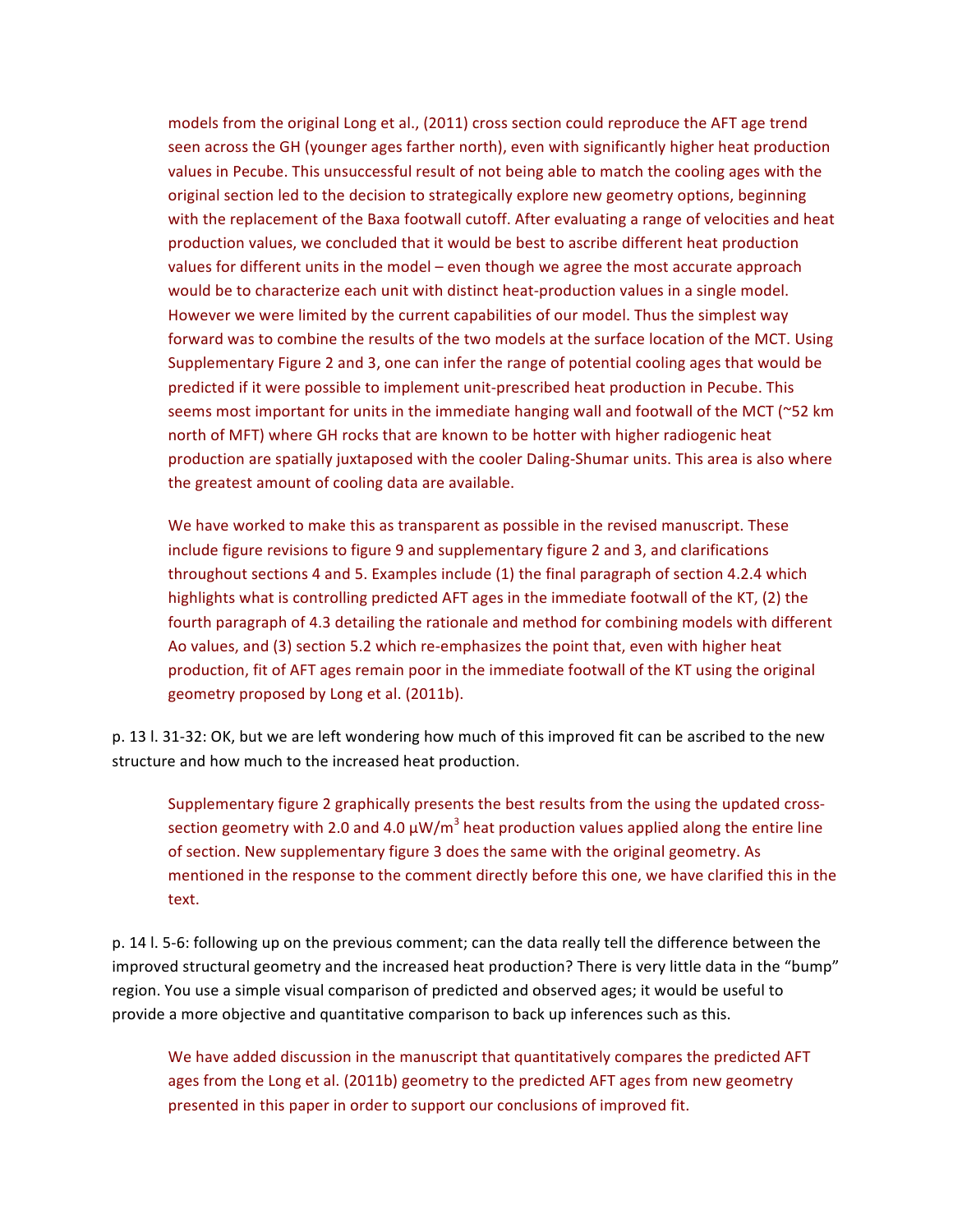p. 16 l. 10-12: this is introducing yet another unconstrained parameter. I am not sure it is the best strategy to further complexify the models to improve the fit; this seems like a bit of a "flight forward". A more complete sensitivity and resolution analysis might be a more productive way forward.

There are no new parameters. The parameters being discussed are EET and topography (section 3.1.1 and 3.1.3), and any given solution presented in this manuscript is a function of both parameters that combine to affect the exhumation of rocks. Is the added complexity you mention changing the value of EET or topography with time? There are strong arguments that can be made that both may have changed with time- and reflects your point made previously (p. 11, I 10-11). A forward model where multiple parameters have to be evaluated, and it is impossible to see if the model is a match to present day conditions until the last step, will always be a "flight (fight) forward". Not all questions or problems can be addressed through inverse solutions.

The reality (which is why this section is important) is that subtle changes in EET have a larger effect on the modeled cooling ages than subtle changes in topography (such as using a process based estimation of topography or a simplified critical taper relationship). The reason why, is that a 5 to 10 km change in EET can impart a 1-3 km difference in magnitude of exhumation. Unfortunately, the flexural response to fault motion and associated topographic displacement (solved in the kinematic model) is something that is not included in many models attempting to link cross section to thermokinematic models, yet it has a significantly larger control on the predicted cooling ages than topographic estimations. We have clarified this section to emphasize this point.

p. 17 l. 9-10: "the amount of exhumation in this model is just at the amount necessary to reset AFT ages" is strange and apparently incorrect. The ages record cooling through the closure temperature at a certain time in the past. The thermal structure is going to affect that time, but the total amount of exhumation is much larger than the AFT closure depth it would seem.

## We have rewritten and clarified this point in section 5.1.2

p. 18 l. 10-15: A bunch of hard-to-read phrases that are in need of a few commas. Also, "after 13 Ma" would be better than "longer than" and replace the colloquial "till" by "until".

## We have edited this text for clarity and grammar.

p. 18 l. 15-20: another potential issue that is not discussed concerns the diffusion kinetics of He in zircon. Recent work has shown that the effective closure temperature of the ZHe system can vary from as low as  $120$  C to as high as  $240$  C as a complex function of the degree of  $-$ damage (e.g. Guenthner et al., 2013). If you have underestimated the ZHe closure temperature (I suppose you are using the "standard" ZHe diffusion parameters built into Pecube) you could significantly underestimate the duration of shortening on the upper LH duplex, and thereby overestimate the shortening rates.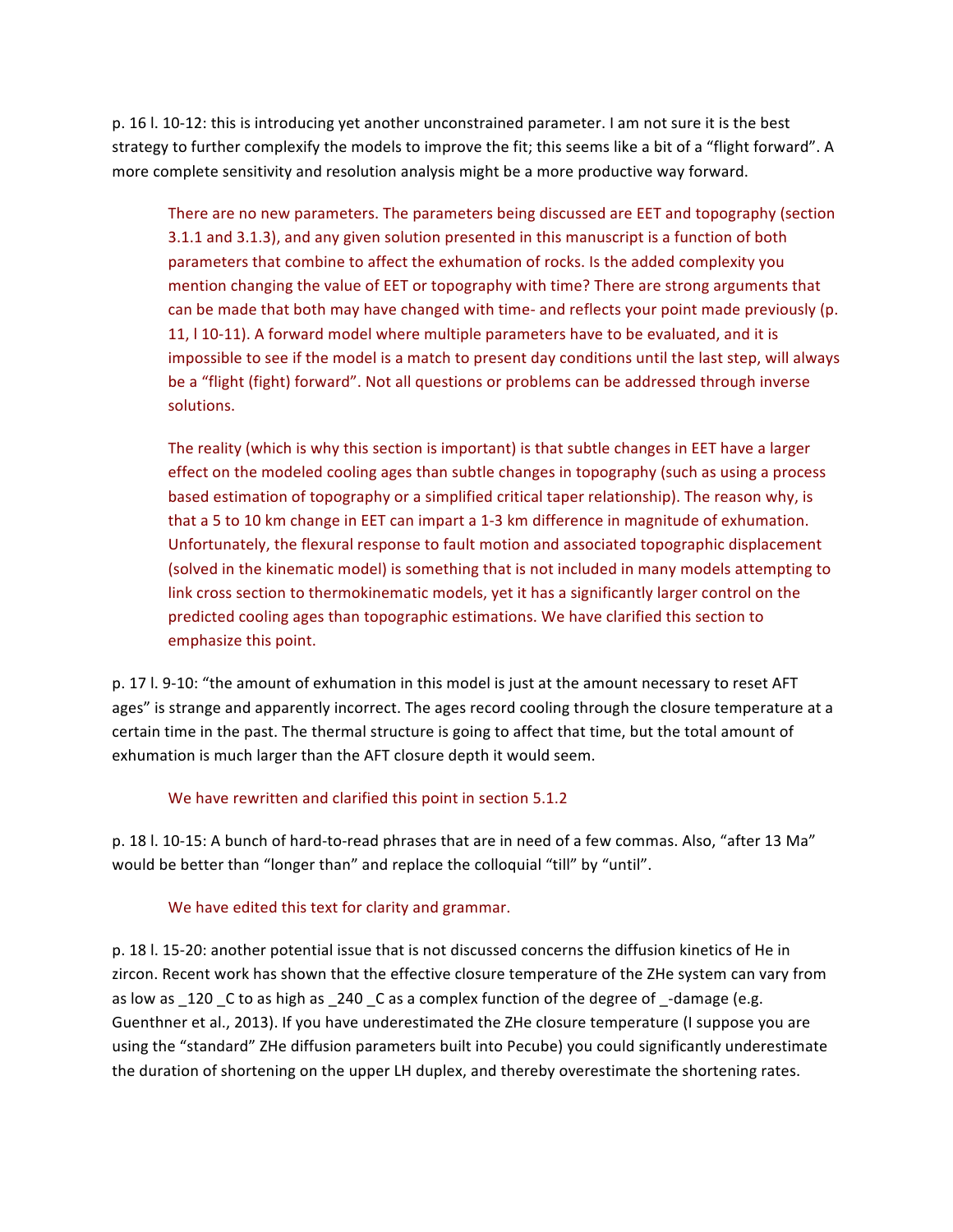The reviewer raises a very good point, and we have modified the manuscript to state this as a potential caveat, although we do not think this is important for our samples because of the high cooling rate. The text now added in Section 2.2 is as follows:

The predicted ZHe ages in this study do not account for the effects of radiation damage on the closure temperature (e.g. Guenthner et al., 2013). The potential effect of this could be to underestimate the ZHe closure temperature. However, the effects of radiation damage on ZHe (or AHe) closure temperatures are most pronounced for long durations at relatively low (~220°C) temperatures (Guenthner et al., 2013). The Lesser Himalayan samples evaluated here experienced temperatures greater than 350° (Long et al., 2011c, Long et al., 2012), have young ages (typically ~7-11 Ma), highly reproducible ages (for individual samples) and underwent extremely rapid cooling (e.g., or around 16.3-22.5 C/Myr cooling rate since closure at  $\sim$ 180 C), thereby leading us to infer that radiation damage effects are minimal.

p. 18 l. 25-28: the first part of this argument is somewhat circular, since the McQuarrie and Ehlers (2015) scenario was input in the models here, without extensively testing all other potential scenarios. So the fact that the model predicts these variations in rates should not come as a surprise. In contrast, the dissimilar timing between the two sections that are only \_25 km apart should be worrying. How can the same structure be active at time intervals that are several million years different between two adjacent locations? Again, the reader is left wondering how much of this difference could be due to variable diffusion kinetics?

We agree that many more rates need to be evaluated and presented, and we have clarified that in the updated version of the manuscript (see section 5.3, figure 11 and Table 3). We do not think that variable diffusion kinetics play a significant role (see response to previous comment) but elevation differences might. In addition, a revised geometry for the Kuru Chu section (two ramp scenario) may allow for an older age of transition from lower to upper LH duplexing which would decrease the fast rates.

p. 19 l. 2: given the numerous unexplored degrees of freedom in the models, it appears risky to assess the validity of the data based on the modelling outcomes.

That was not quite our point—thus we have revised and removed this sentence.

p. 20 l. 1: not sure what is meant with this phrase; what is "the spatial nature of thermochronometry"?

Wording was edited to clarify this point. The second part of the sentence is the important part: "the importance of considering the aerial distribution of cooling ages in the direction of transport and their relationship to the structural evolution of a landscape."

## Figures

Fig. 1: the inset geological map of Bhutan (panel B) is very small and not very readable. You should either increase its size or decrease the amount of detail on it. Also, in the legend of the main panel (C),